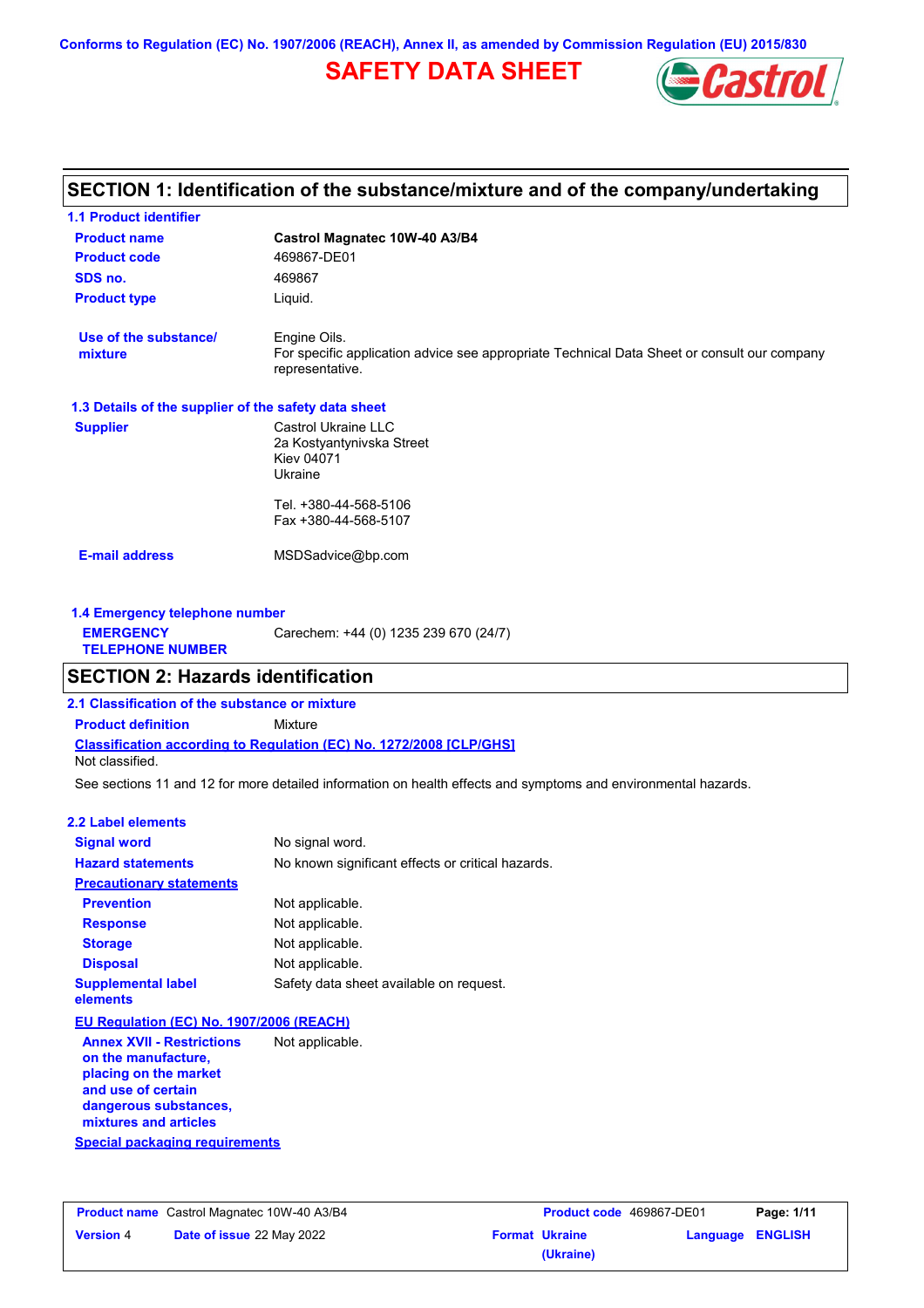# **SECTION 2: Hazards identification**

| <b>Containers to be fitted</b><br>with child-resistant<br>fastenings                                                     | Not applicable.                                                                                                                                                                                                                 |
|--------------------------------------------------------------------------------------------------------------------------|---------------------------------------------------------------------------------------------------------------------------------------------------------------------------------------------------------------------------------|
| <b>Tactile warning of danger</b>                                                                                         | Not applicable.                                                                                                                                                                                                                 |
| 2.3 Other hazards                                                                                                        |                                                                                                                                                                                                                                 |
| <b>Results of PBT and vPvB</b><br>assessment                                                                             | Product does not meet the criteria for PBT or vPvB according to Regulation (EC) No. 1907/2006,<br>Annex XIII.                                                                                                                   |
| <b>Product meets the criteria</b><br>for PBT or vPvB according<br>to Regulation (EC) No.<br><b>1907/2006, Annex XIII</b> | This mixture does not contain any substances that are assessed to be a PBT or a vPvB.                                                                                                                                           |
| Other hazards which do<br>not result in classification                                                                   | Defatting to the skin.<br><b>USED ENGINE OILS</b><br>Used engine oil may contain hazardous components which have the potential to cause skin<br>cancer.<br>See Toxicological Information, section 11 of this Safety Data Sheet. |
|                                                                                                                          | Experimental data on one or more of the components has been used to determine all or part of                                                                                                                                    |

# **SECTION 3: Composition/information on ingredients**

#### **3.2 Mixtures**

Mixture **Product definition**

Highly refined base oil (IP 346 DMSO extract < 3%). Proprietary performance additives.

the hazard classification of this product.

| name                                                                                          |                                                                                         | $\%$ | <b>Regulation (EC) No.</b><br>1272/2008 [CLP]                      | <b>Type</b> |
|-----------------------------------------------------------------------------------------------|-----------------------------------------------------------------------------------------|------|--------------------------------------------------------------------|-------------|
| Distillates (petroleum), hydrotreated<br>heavy paraffinic                                     | REACH #: 01-2119484627-25 ≤5<br>EC: 265-157-1<br>CAS: 64742-54-7<br>Index: 649-467-00-8 |      | Asp. Tox. 1, H304                                                  | [1]         |
| Phosphorodithioic acid, mixed O.O-<br>bis(1,3-dimethylbutyl and iso-Pr)<br>esters, zinc salts | REACH #: 01-2119493626-26 ≤3<br>EC: 283-392-8<br>CAS: 84605-29-8                        |      | Skin Irrit. 2, H315<br>Eye Dam. 1, H318<br>Aquatic Chronic 2, H411 | [1]         |

**See Section 16 for the full text of the H statements declared above.**

**Type** 

[1] Substance classified with a health or environmental hazard

[2] Substance with a workplace exposure limit

[3] Substance meets the criteria for PBT according to Regulation (EC) No. 1907/2006, Annex XIII

[4] Substance meets the criteria for vPvB according to Regulation (EC) No. 1907/2006, Annex XIII

[5] Substance of equivalent concern

#### [6] Additional disclosure due to company policy Occupational exposure limits, if available, are listed in Section 8.

### **SECTION 4: First aid measures**

#### **4.1 Description of first aid measures**

| Eye contact                       | In case of contact, immediately flush eyes with plenty of water for at least 15 minutes. Eyelids<br>should be held away from the eyeball to ensure thorough rinsing. Check for and remove any<br>contact lenses. Get medical attention.             |
|-----------------------------------|-----------------------------------------------------------------------------------------------------------------------------------------------------------------------------------------------------------------------------------------------------|
| <b>Skin contact</b>               | Wash skin thoroughly with soap and water or use recognised skin cleanser. Remove<br>contaminated clothing and shoes. Wash clothing before reuse. Clean shoes thoroughly before<br>reuse. Get medical attention if irritation develops.              |
| <b>Inhalation</b>                 | If inhaled, remove to fresh air. In case of inhalation of decomposition products in a fire,<br>symptoms may be delayed. The exposed person may need to be kept under medical<br>surveillance for 48 hours. Get medical attention if symptoms occur. |
| <b>Ingestion</b>                  | Do not induce vomiting unless directed to do so by medical personnel. Get medical attention if<br>symptoms occur.                                                                                                                                   |
| <b>Protection of first-aiders</b> | No action shall be taken involving any personal risk or without suitable training. It may be<br>dangerous to the person providing aid to give mouth-to-mouth resuscitation.                                                                         |

#### **4.2 Most important symptoms and effects, both acute and delayed**

See Section 11 for more detailed information on health effects and symptoms.

#### **Potential acute health effects**

| <b>Product name</b> Castrol Magnatec 10W-40 A3/B4 |                           | <b>Product code</b> 469867-DE01 |                       | Page: 2/11              |  |
|---------------------------------------------------|---------------------------|---------------------------------|-----------------------|-------------------------|--|
| <b>Version 4</b>                                  | Date of issue 22 May 2022 |                                 | <b>Format Ukraine</b> | <b>Language ENGLISH</b> |  |
|                                                   |                           |                                 | (Ukraine)             |                         |  |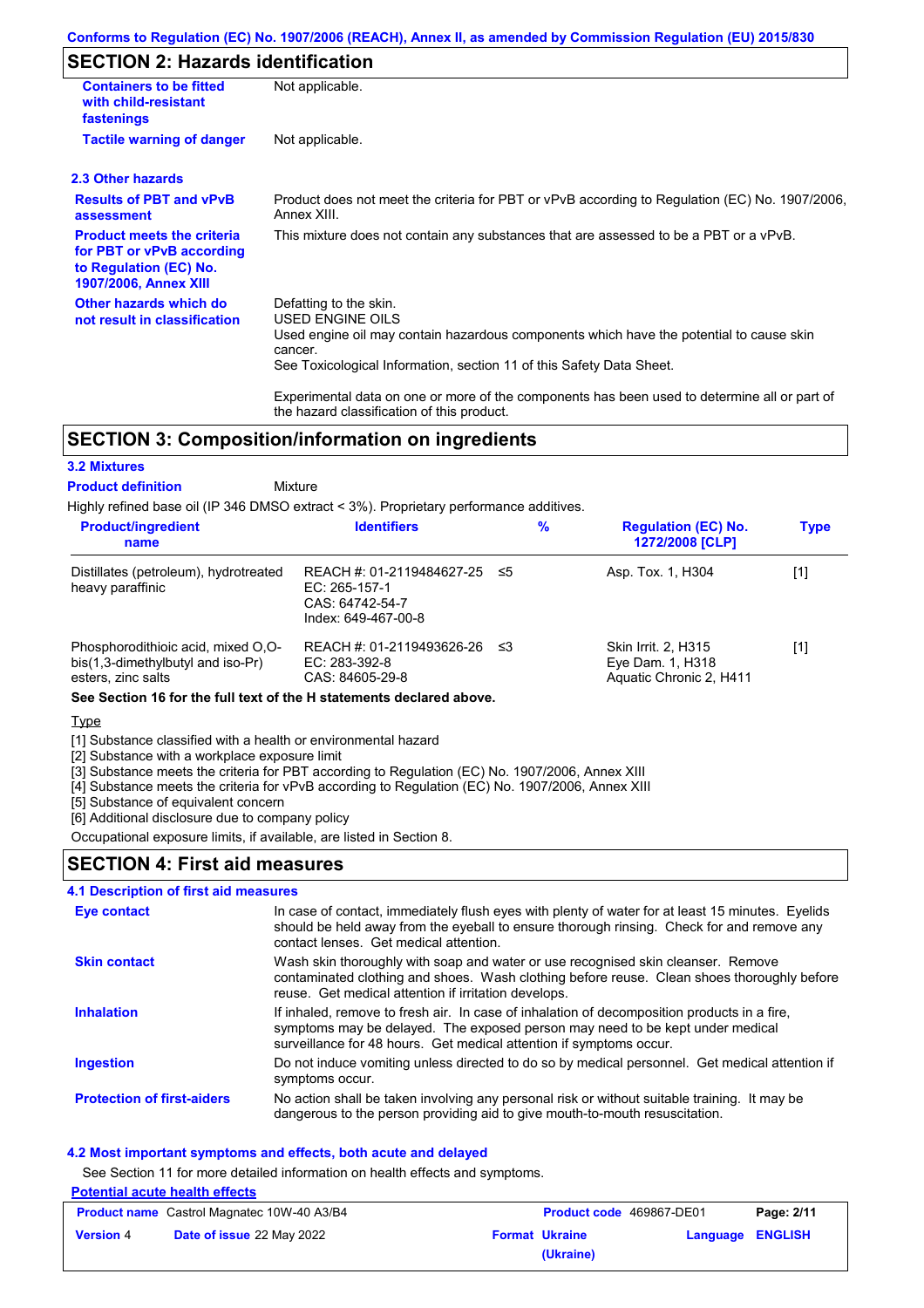# **SECTION 4: First aid measures**

| <b>Inhalation</b>   | Exposure to decomposition products may cause a health hazard. Serious effects may be<br>delayed following exposure. |
|---------------------|---------------------------------------------------------------------------------------------------------------------|
| <b>Ingestion</b>    | No known significant effects or critical hazards.                                                                   |
| <b>Skin contact</b> | Defatting to the skin. May cause skin dryness and irritation.                                                       |
| <b>Eye contact</b>  | Not classified as an eye irritant. Based on data available for this or related materials.                           |
|                     | Delayed and immediate effects as well as chronic effects from short and long-term exposure                          |
| <b>Inhalation</b>   | Overexposure to the inhalation of airborne droplets or aerosols may cause irritation of the<br>respiratory tract.   |
| <b>Ingestion</b>    | Ingestion of large quantities may cause nausea and diarrhoea.                                                       |
| <b>Skin contact</b> | Prolonged or repeated contact can defat the skin and lead to irritation and/or dermatitis.                          |
| <b>Eye contact</b>  | Potential risk of transient stinging or redness if accidental eye contact occurs.                                   |
|                     |                                                                                                                     |

# **4.3 Indication of any immediate medical attention and special treatment needed**

| <b>Notes to physician</b> | Treatment should in general be symptomatic and directed to relieving any effects.   |
|---------------------------|-------------------------------------------------------------------------------------|
|                           | In case of inhalation of decomposition products in a fire, symptoms may be delayed. |
|                           | The exposed person may need to be kept under medical surveillance for 48 hours.     |

# **SECTION 5: Firefighting measures**

| 5.1 Extinguishing media                                                                                                                                                                                                                                                                                                                                                                                                       |                                                                                                                                                                                                |  |  |
|-------------------------------------------------------------------------------------------------------------------------------------------------------------------------------------------------------------------------------------------------------------------------------------------------------------------------------------------------------------------------------------------------------------------------------|------------------------------------------------------------------------------------------------------------------------------------------------------------------------------------------------|--|--|
| <b>Suitable extinguishing</b><br>media                                                                                                                                                                                                                                                                                                                                                                                        | In case of fire, use foam, dry chemical or carbon dioxide extinguisher or spray.                                                                                                               |  |  |
| <b>Unsuitable extinguishing</b><br>media                                                                                                                                                                                                                                                                                                                                                                                      | Do not use water jet. The use of a water jet may cause the fire to spread by splashing the<br>burning product.                                                                                 |  |  |
| 5.2 Special hazards arising from the substance or mixture                                                                                                                                                                                                                                                                                                                                                                     |                                                                                                                                                                                                |  |  |
| <b>Hazards from the</b><br>substance or mixture                                                                                                                                                                                                                                                                                                                                                                               | In a fire or if heated, a pressure increase will occur and the container may burst.                                                                                                            |  |  |
| Combustion products may include the following:<br><b>Hazardous combustion</b><br>carbon oxides $(CO, CO2)$ (carbon monoxide, carbon dioxide)<br>products<br>nitrogen oxides (NO, NO <sub>2</sub> etc.)                                                                                                                                                                                                                        |                                                                                                                                                                                                |  |  |
| 5.3 Advice for firefighters                                                                                                                                                                                                                                                                                                                                                                                                   |                                                                                                                                                                                                |  |  |
| <b>Special precautions for</b><br>fire-fighters                                                                                                                                                                                                                                                                                                                                                                               | No action shall be taken involving any personal risk or without suitable training. Promptly<br>isolate the scene by removing all persons from the vicinity of the incident if there is a fire. |  |  |
| Fire-fighters should wear appropriate protective equipment and self-contained breathing<br><b>Special protective</b><br>apparatus (SCBA) with a full face-piece operated in positive pressure mode. Clothing for fire-<br>equipment for fire-fighters<br>fighters (including helmets, protective boots and gloves) conforming to European standard EN<br>469 will provide a basic level of protection for chemical incidents. |                                                                                                                                                                                                |  |  |

# **SECTION 6: Accidental release measures**

|                                                          | 6.1 Personal precautions, protective equipment and emergency procedures                                                                                                                                                                                                                                                                                                              |
|----------------------------------------------------------|--------------------------------------------------------------------------------------------------------------------------------------------------------------------------------------------------------------------------------------------------------------------------------------------------------------------------------------------------------------------------------------|
| For non-emergency<br>personnel                           | No action shall be taken involving any personal risk or without suitable training. Evacuate<br>surrounding areas. Keep unnecessary and unprotected personnel from entering. Do not touch<br>or walk through spilt material. Floors may be slippery; use care to avoid falling. Put on<br>appropriate personal protective equipment.                                                  |
| For emergency responders                                 | Entry into a confined space or poorly ventilated area contaminated with vapour, mist or fume is<br>extremely hazardous without the correct respiratory protective equipment and a safe system of<br>work. Wear self-contained breathing apparatus. Wear a suitable chemical protective suit.<br>Chemical resistant boots. See also the information in "For non-emergency personnel". |
| <b>6.2 Environmental</b><br><b>precautions</b>           | Avoid dispersal of spilt material and runoff and contact with soil, waterways, drains and sewers.<br>Inform the relevant authorities if the product has caused environmental pollution (sewers,<br>waterways, soil or air).                                                                                                                                                          |
| 6.3 Methods and material for containment and cleaning up |                                                                                                                                                                                                                                                                                                                                                                                      |
| <b>Small spill</b>                                       | Stop leak if without risk. Move containers from spill area. Absorb with an inert material and<br>place in an appropriate waste disposal container. Dispose of via a licensed waste disposal<br>contractor.                                                                                                                                                                           |

| <b>Product name</b> Castrol Magnatec 10W-40 A3/B4 |                                  | <b>Product code</b> 469867-DE01 |                       | Page: 3/11              |  |
|---------------------------------------------------|----------------------------------|---------------------------------|-----------------------|-------------------------|--|
| <b>Version 4</b>                                  | <b>Date of issue 22 May 2022</b> |                                 | <b>Format Ukraine</b> | <b>Language ENGLISH</b> |  |
|                                                   |                                  |                                 | (Ukraine)             |                         |  |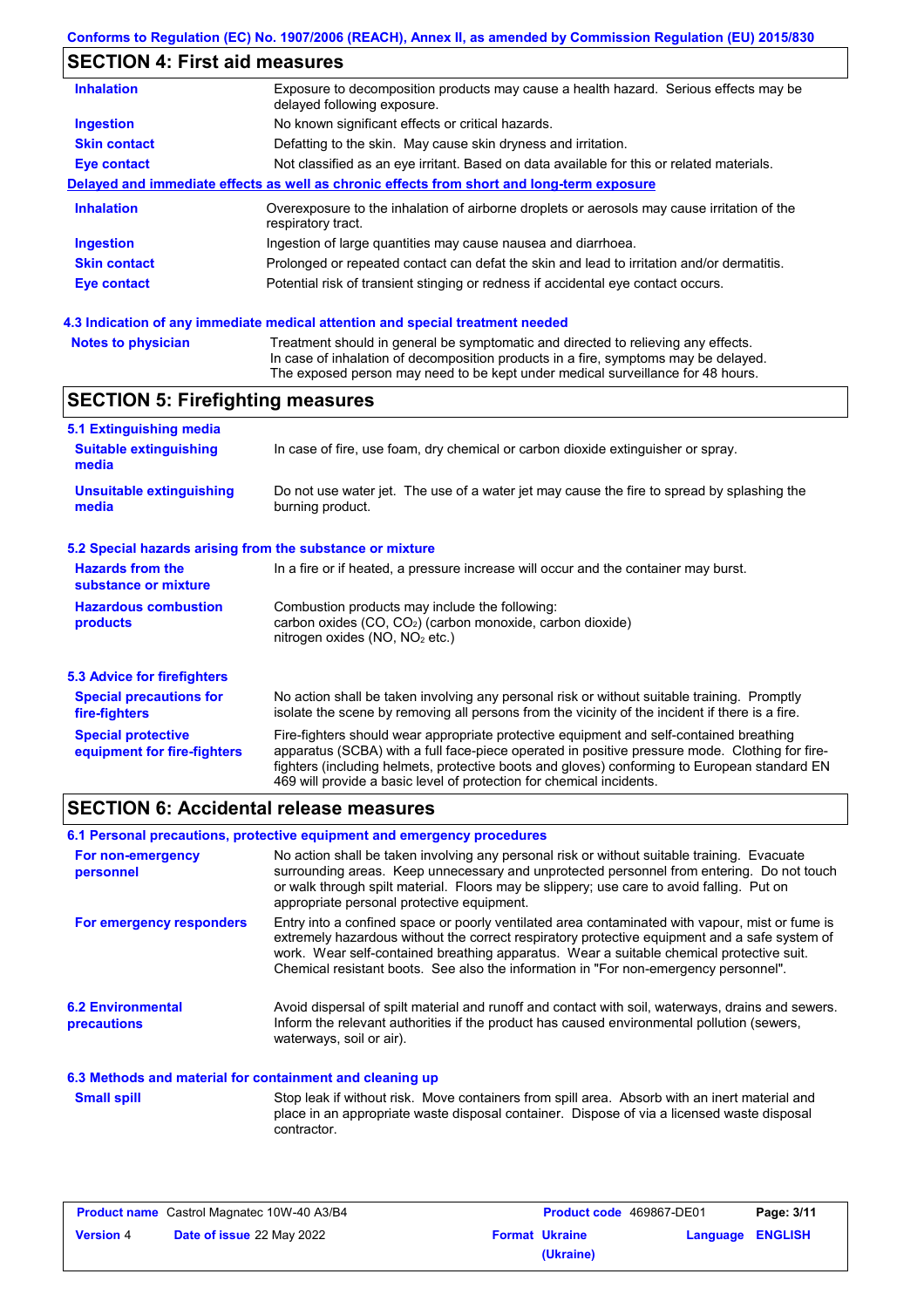# **SECTION 6: Accidental release measures**

| Large spill                               | Stop leak if without risk. Move containers from spill area. Prevent entry into sewers, water<br>courses, basements or confined areas. Contain and collect spillage with non-combustible,<br>absorbent material e.g. sand, earth, vermiculite or diatomaceous earth and place in container<br>for disposal according to local regulations. Dispose of via a licensed waste disposal contractor. |
|-------------------------------------------|------------------------------------------------------------------------------------------------------------------------------------------------------------------------------------------------------------------------------------------------------------------------------------------------------------------------------------------------------------------------------------------------|
| 6.4 Reference to other<br><b>sections</b> | See Section 1 for emergency contact information.<br>See Section 5 for firefighting measures.<br>See Section 8 for information on appropriate personal protective equipment.<br>See Section 12 for environmental precautions.<br>See Section 13 for additional waste treatment information.                                                                                                     |

# **SECTION 7: Handling and storage**

| 7.1 Precautions for safe handling                                                    |                                                                                                                                                                                                                                                                                                                                                                                                                                                                                          |
|--------------------------------------------------------------------------------------|------------------------------------------------------------------------------------------------------------------------------------------------------------------------------------------------------------------------------------------------------------------------------------------------------------------------------------------------------------------------------------------------------------------------------------------------------------------------------------------|
| <b>Protective measures</b>                                                           | Put on appropriate personal protective equipment.                                                                                                                                                                                                                                                                                                                                                                                                                                        |
| <b>Advice on general</b><br>occupational hygiene                                     | Eating, drinking and smoking should be prohibited in areas where this material is handled,<br>stored and processed. Wash thoroughly after handling. Remove contaminated clothing and<br>protective equipment before entering eating areas. See also Section 8 for additional<br>information on hygiene measures.                                                                                                                                                                         |
| <b>7.2 Conditions for safe</b><br>storage, including any<br><i>incompatibilities</i> | Store in accordance with local regulations. Store in a dry, cool and well-ventilated area, away<br>from incompatible materials (see Section 10). Keep away from heat and direct sunlight. Keep<br>container tightly closed and sealed until ready for use. Containers that have been opened must<br>be carefully resealed and kept upright to prevent leakage. Store and use only in equipment/<br>containers designed for use with this product. Do not store in unlabelled containers. |
| <b>Not suitable</b>                                                                  | Prolonged exposure to elevated temperature                                                                                                                                                                                                                                                                                                                                                                                                                                               |

# **SECTION 8: Exposure controls/personal protection**

#### **8.1 Control parameters**

#### **Occupational exposure limits**

No exposure limit value known.

Whilst specific OELs for certain components may be shown in this section, other components may be present in any mist, vapour or dust produced. Therefore, the specific OELs may not be applicable to the product as a whole and are provided for guidance only.

#### **Recommended monitoring procedures**

If this product contains ingredients with exposure limits, personal, workplace atmosphere or biological monitoring may be required to determine the effectiveness of the ventilation or other control measures and/or the necessity to use respiratory protective equipment. Reference should be made to monitoring standards, such as the following: European Standard EN 689 (Workplace atmospheres - Guidance for the assessment of exposure by inhalation to chemical agents for comparison with limit values and measurement strategy) European Standard EN 14042 (Workplace atmospheres - Guide for the application and use of procedures for the assessment of exposure to chemical and biological agents) European Standard EN 482 (Workplace atmospheres - General requirements for the performance of procedures for the measurement of chemical agents) Reference to national guidance documents for methods for the determination of hazardous substances will also be required.

#### **Derived No Effect Level**

No DNELs/DMELs available.

#### **Predicted No Effect Concentration**

No PNECs available

#### **8.2 Exposure controls**

| <b>Appropriate engineering</b> | Provide exhaust ventilation or other engineering controls to keep the relevant airborne                                                                                                            |
|--------------------------------|----------------------------------------------------------------------------------------------------------------------------------------------------------------------------------------------------|
| <b>controls</b>                | concentrations below their respective occupational exposure limits.                                                                                                                                |
|                                | All activities involving chemicals should be assessed for their risks to health, to ensure                                                                                                         |
|                                | exposures are adequately controlled. Personal protective equipment should only be considered                                                                                                       |
|                                | after other forms of control measures (e.g. engineering controls) have been suitably evaluated.                                                                                                    |
|                                | Personal protective equipment should conform to appropriate standards, be suitable for use, be                                                                                                     |
|                                | kept in good condition and properly maintained.                                                                                                                                                    |
|                                | Your supplier of personal protective equipment should be consulted for advice on selection and<br>appropriate standards. For further information contact your national organisation for standards. |
|                                |                                                                                                                                                                                                    |
|                                | The final choice of protective equipment will depend upon a risk assessment. It is important to                                                                                                    |

#### ensure that all items of personal protective equipment are compatible.

#### **Individual protection measures**

| <b>Product name</b> Castrol Magnatec 10W-40 A3/B4 |                                  | <b>Product code</b> 469867-DE01 |                       | Page: 4/11       |  |
|---------------------------------------------------|----------------------------------|---------------------------------|-----------------------|------------------|--|
| <b>Version 4</b>                                  | <b>Date of issue 22 May 2022</b> |                                 | <b>Format Ukraine</b> | Language ENGLISH |  |
|                                                   |                                  |                                 | (Ukraine)             |                  |  |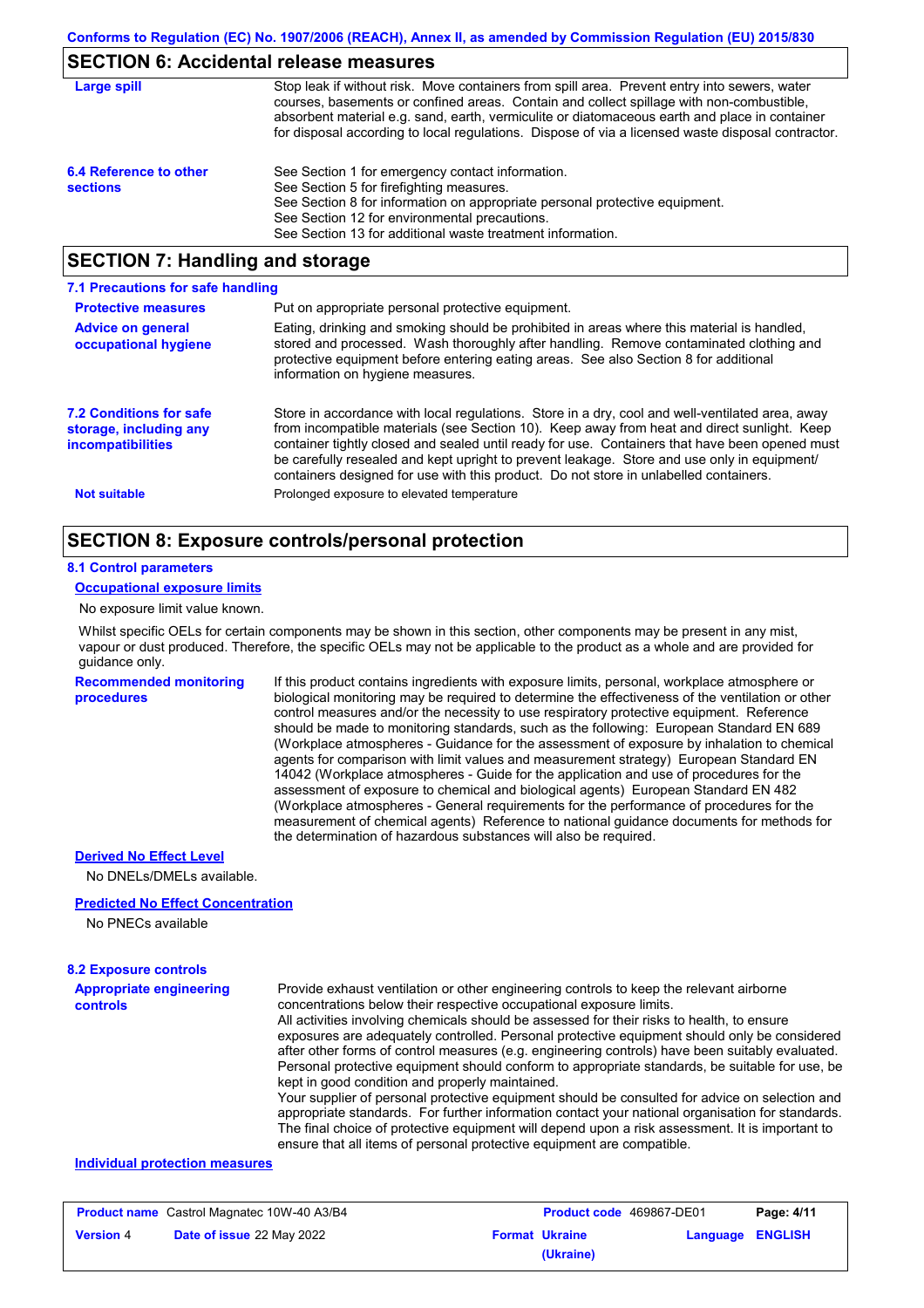# **SECTION 8: Exposure controls/personal protection**

|                               | <b></b>                                                                                                                                                                                                                                                                                                                                                                                                                                                                                                                                                                                                                                           |
|-------------------------------|---------------------------------------------------------------------------------------------------------------------------------------------------------------------------------------------------------------------------------------------------------------------------------------------------------------------------------------------------------------------------------------------------------------------------------------------------------------------------------------------------------------------------------------------------------------------------------------------------------------------------------------------------|
| <b>Hygiene measures</b>       | Wash hands, forearms and face thoroughly after handling chemical products, before eating,<br>smoking and using the lavatory and at the end of the working period. Ensure that eyewash<br>stations and safety showers are close to the workstation location.                                                                                                                                                                                                                                                                                                                                                                                       |
| <b>Respiratory protection</b> | In case of insufficient ventilation, wear suitable respiratory equipment.<br>The correct choice of respiratory protection depends upon the chemicals being handled, the<br>conditions of work and use, and the condition of the respiratory equipment. Safety procedures<br>should be developed for each intended application. Respiratory protection equipment should<br>therefore be chosen in consultation with the supplier/manufacturer and with a full assessment<br>of the working conditions.                                                                                                                                             |
| <b>Eye/face protection</b>    | Safety glasses with side shields.                                                                                                                                                                                                                                                                                                                                                                                                                                                                                                                                                                                                                 |
| <b>Skin protection</b>        |                                                                                                                                                                                                                                                                                                                                                                                                                                                                                                                                                                                                                                                   |
| <b>Hand protection</b>        | <b>General Information:</b>                                                                                                                                                                                                                                                                                                                                                                                                                                                                                                                                                                                                                       |
|                               | Because specific work environments and material handling practices vary, safety procedures<br>should be developed for each intended application. The correct choice of protective gloves<br>depends upon the chemicals being handled, and the conditions of work and use. Most gloves<br>provide protection for only a limited time before they must be discarded and replaced (even the<br>best chemically resistant gloves will break down after repeated chemical exposures).                                                                                                                                                                  |
|                               | Gloves should be chosen in consultation with the supplier / manufacturer and taking account of<br>a full assessment of the working conditions.                                                                                                                                                                                                                                                                                                                                                                                                                                                                                                    |
|                               | Recommended: Nitrile gloves.<br><b>Breakthrough time:</b>                                                                                                                                                                                                                                                                                                                                                                                                                                                                                                                                                                                         |
|                               | Breakthrough time data are generated by glove manufacturers under laboratory test conditions<br>and represent how long a glove can be expected to provide effective permeation resistance. It<br>is important when following breakthrough time recommendations that actual workplace<br>conditions are taken into account. Always consult with your glove supplier for up-to-date<br>technical information on breakthrough times for the recommended glove type.<br>Our recommendations on the selection of gloves are as follows:                                                                                                                |
|                               | Continuous contact:                                                                                                                                                                                                                                                                                                                                                                                                                                                                                                                                                                                                                               |
|                               | Gloves with a minimum breakthrough time of 240 minutes, or >480 minutes if suitable gloves<br>can be obtained.<br>If suitable gloves are not available to offer that level of protection, gloves with shorter<br>breakthrough times may be acceptable as long as appropriate glove maintenance and<br>replacement regimes are determined and adhered to.                                                                                                                                                                                                                                                                                          |
|                               | Short-term / splash protection:                                                                                                                                                                                                                                                                                                                                                                                                                                                                                                                                                                                                                   |
|                               | Recommended breakthrough times as above.<br>It is recognised that for short-term, transient exposures, gloves with shorter breakthrough times<br>may commonly be used. Therefore, appropriate maintenance and replacement regimes must<br>be determined and rigorously followed.                                                                                                                                                                                                                                                                                                                                                                  |
|                               | <b>Glove Thickness:</b>                                                                                                                                                                                                                                                                                                                                                                                                                                                                                                                                                                                                                           |
|                               | For general applications, we recommend gloves with a thickness typically greater than 0.35 mm.                                                                                                                                                                                                                                                                                                                                                                                                                                                                                                                                                    |
|                               | It should be emphasised that glove thickness is not necessarily a good predictor of glove<br>resistance to a specific chemical, as the permeation efficiency of the glove will be dependent<br>on the exact composition of the glove material. Therefore, glove selection should also be based<br>on consideration of the task requirements and knowledge of breakthrough times.<br>Glove thickness may also vary depending on the glove manufacturer, the glove type and the<br>glove model. Therefore, the manufacturers' technical data should always be taken into account<br>to ensure selection of the most appropriate glove for the task. |
|                               | Note: Depending on the activity being conducted, gloves of varying thickness may be required<br>for specific tasks. For example:                                                                                                                                                                                                                                                                                                                                                                                                                                                                                                                  |
|                               | • Thinner gloves (down to 0.1 mm or less) may be required where a high degree of manual<br>dexterity is needed. However, these gloves are only likely to give short duration protection and<br>would normally be just for single use applications, then disposed of.                                                                                                                                                                                                                                                                                                                                                                              |
|                               | • Thicker gloves (up to 3 mm or more) may be required where there is a mechanical (as well<br>as a chemical) risk i.e. where there is abrasion or puncture potential.                                                                                                                                                                                                                                                                                                                                                                                                                                                                             |

| <b>Product name</b> Castrol Magnatec 10W-40 A3/B4 |                                  | <b>Product code</b> 469867-DE01 |                       | Page: 5/11       |  |
|---------------------------------------------------|----------------------------------|---------------------------------|-----------------------|------------------|--|
| <b>Version 4</b>                                  | <b>Date of issue 22 May 2022</b> |                                 | <b>Format Ukraine</b> | Language ENGLISH |  |
|                                                   |                                  |                                 | (Ukraine)             |                  |  |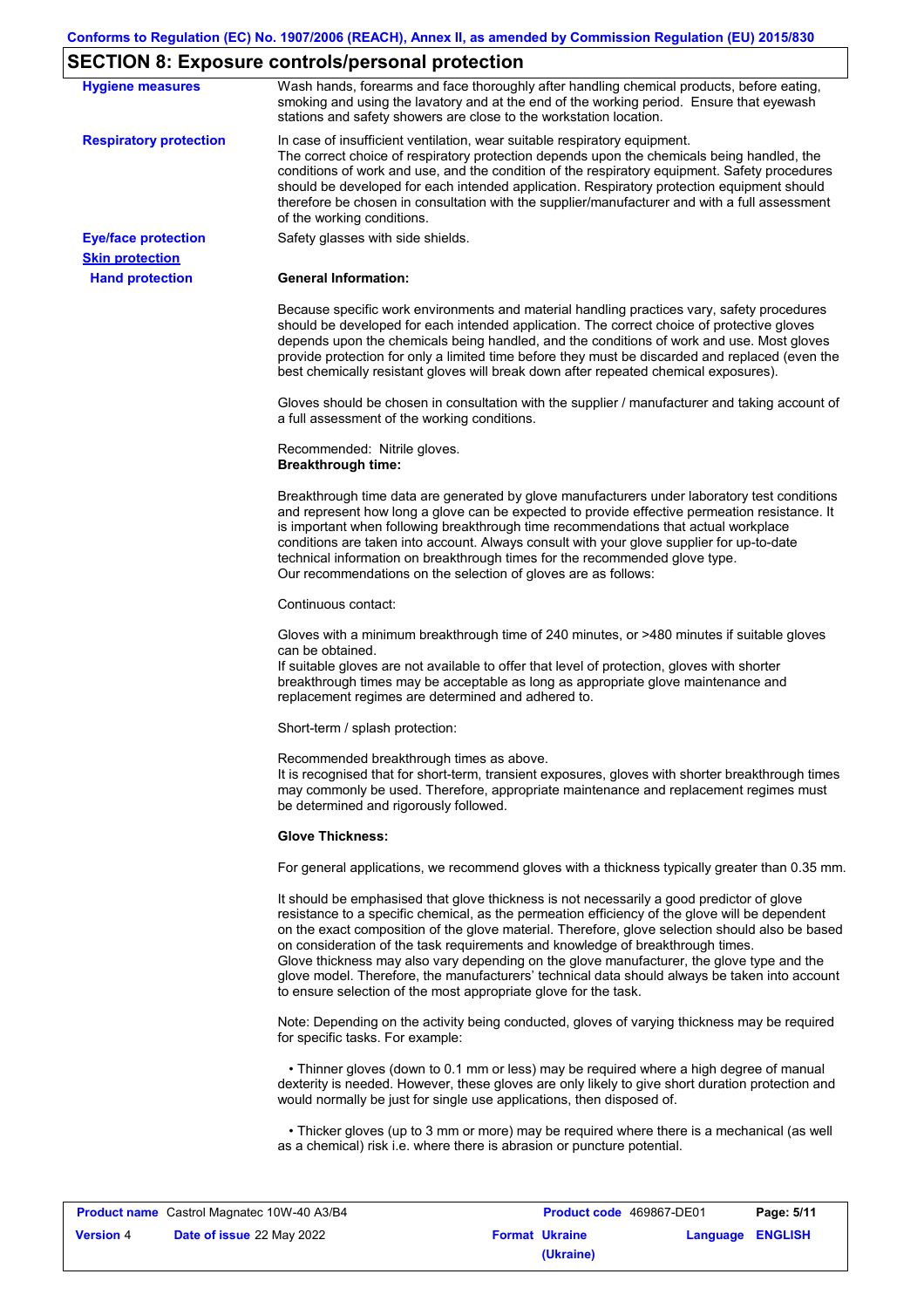# **SECTION 8: Exposure controls/personal protection**

| <b>Skin and body</b>                             | Use of protective clothing is good industrial practice.<br>Personal protective equipment for the body should be selected based on the task being<br>performed and the risks involved and should be approved by a specialist before handling this<br>product.<br>Cotton or polyester/cotton overalls will only provide protection against light superficial<br>contamination that will not soak through to the skin. Overalls should be laundered on a regular<br>basis. When the risk of skin exposure is high (e.g. when cleaning up spillages or if there is a<br>risk of splashing) then chemical resistant aprons and/or impervious chemical suits and boots<br>will be required. |
|--------------------------------------------------|---------------------------------------------------------------------------------------------------------------------------------------------------------------------------------------------------------------------------------------------------------------------------------------------------------------------------------------------------------------------------------------------------------------------------------------------------------------------------------------------------------------------------------------------------------------------------------------------------------------------------------------------------------------------------------------|
| <b>Refer to standards:</b>                       | Respiratory protection: EN 529<br>Gloves: EN 420, EN 374<br>Eye protection: EN 166<br>Filtering half-mask: EN 149<br>Filtering half-mask with valve: EN 405<br>Half-mask: EN 140 plus filter<br>Full-face mask: EN 136 plus filter<br>Particulate filters: EN 143<br>Gas/combined filters: EN 14387                                                                                                                                                                                                                                                                                                                                                                                   |
| <b>Environmental exposure</b><br><b>controls</b> | Emissions from ventilation or work process equipment should be checked to ensure they<br>comply with the requirements of environmental protection legislation. In some cases, fume<br>scrubbers, filters or engineering modifications to the process equipment will be necessary to<br>reduce emissions to acceptable levels.                                                                                                                                                                                                                                                                                                                                                         |

# **SECTION 9: Physical and chemical properties**

#### **9.1 Information on basic physical and chemical properties**

| <u>Appearance</u>                                      |                                                                                                                                              |
|--------------------------------------------------------|----------------------------------------------------------------------------------------------------------------------------------------------|
| <b>Physical state</b>                                  | Liquid.                                                                                                                                      |
| <b>Colour</b>                                          | Amber                                                                                                                                        |
| <b>Odour</b>                                           | Not available.                                                                                                                               |
| <b>Odour threshold</b>                                 | Not available.                                                                                                                               |
| pH                                                     | Not applicable.                                                                                                                              |
| <b>Melting point/freezing point</b>                    | Not available.                                                                                                                               |
| Initial boiling point and boiling<br>range             | Not available.                                                                                                                               |
| <b>Pour point</b>                                      | -42 $^{\circ}$ C                                                                                                                             |
| <b>Flash point</b>                                     | Closed cup: 202°C (395.6°F) [Pensky-Martens]<br>Open cup: 226°C (438.8°F) [Cleveland]                                                        |
| <b>Evaporation rate</b>                                | Not available.                                                                                                                               |
| <b>Flammability (solid, gas)</b>                       | Not available.                                                                                                                               |
| <b>Upper/lower flammability or</b><br>explosive limits | Not available.                                                                                                                               |
| <b>Vapour pressure</b>                                 | Not available.                                                                                                                               |
| <b>Vapour density</b>                                  | Not available.                                                                                                                               |
| <b>Relative density</b>                                | Not available.                                                                                                                               |
| <b>Density</b>                                         | <1000 kg/m <sup>3</sup> (<1 g/cm <sup>3</sup> ) at 15 <sup>°</sup> C                                                                         |
| <b>Solubility(ies)</b>                                 | insoluble in water.                                                                                                                          |
| <b>Partition coefficient: n-octanol/</b><br>water      | Not applicable.                                                                                                                              |
| <b>Auto-ignition temperature</b>                       | Not available.                                                                                                                               |
| <b>Decomposition temperature</b>                       | Not available.                                                                                                                               |
| <b>Viscosity</b>                                       | Kinematic: 101.1 mm <sup>2</sup> /s (101.1 cSt) at 40 $^{\circ}$ C<br>Kinematic: 13.8 to 16.2 mm <sup>2</sup> /s (13.8 to 16.2 cSt) at 100°C |
| <b>Explosive properties</b>                            | Not available.                                                                                                                               |
| <b>Oxidising properties</b>                            | Not available.                                                                                                                               |
|                                                        |                                                                                                                                              |

### **9.2 Other information**

**Appearance**

No additional information.

|                  | <b>Product name</b> Castrol Magnatec 10W-40 A3/B4 |
|------------------|---------------------------------------------------|
| <b>Version 4</b> | <b>Date of issue 22 May 2022</b>                  |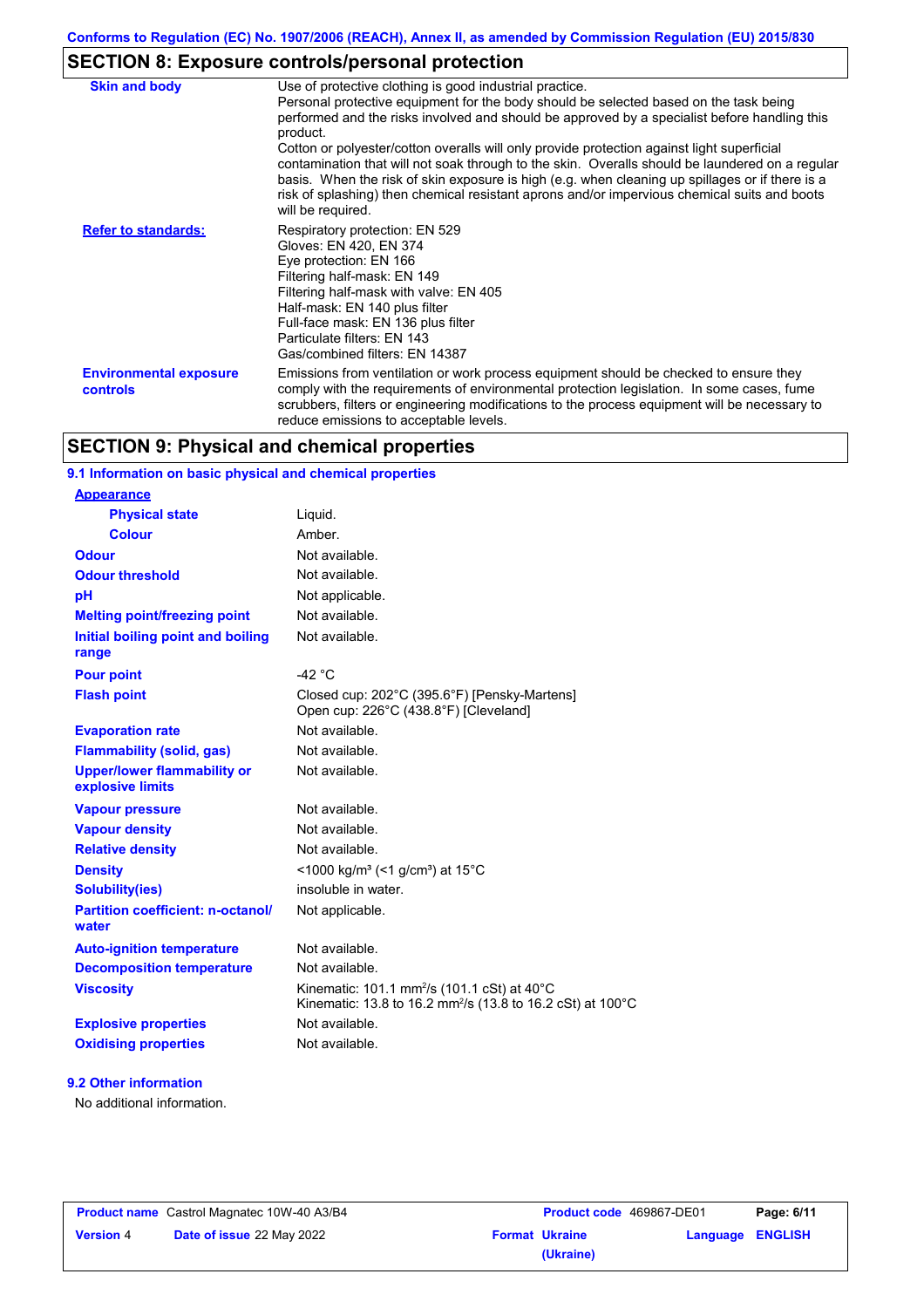| <b>SECTION 10: Stability and reactivity</b>     |                                                                                                                                                                         |  |
|-------------------------------------------------|-------------------------------------------------------------------------------------------------------------------------------------------------------------------------|--|
| <b>10.1 Reactivity</b>                          | No specific test data available for this product. Refer to Conditions to avoid and Incompatible<br>materials for additional information.                                |  |
| <b>10.2 Chemical stability</b>                  | The product is stable.                                                                                                                                                  |  |
| 10.3 Possibility of<br>hazardous reactions      | Under normal conditions of storage and use, hazardous reactions will not occur.<br>Under normal conditions of storage and use, hazardous polymerisation will not occur. |  |
| <b>10.4 Conditions to avoid</b>                 | Avoid all possible sources of ignition (spark or flame).                                                                                                                |  |
| 10.5 Incompatible materials                     | Reactive or incompatible with the following materials: oxidising materials.                                                                                             |  |
| <b>10.6 Hazardous</b><br>decomposition products | Under normal conditions of storage and use, hazardous decomposition products should not be<br>produced.                                                                 |  |

# **SECTION 11: Toxicological information**

 $\mathbf I$ 

| 11.1 Information on toxicological effects          |                                                                                                                                                                                                                                                                                                                                                                                                                 |
|----------------------------------------------------|-----------------------------------------------------------------------------------------------------------------------------------------------------------------------------------------------------------------------------------------------------------------------------------------------------------------------------------------------------------------------------------------------------------------|
| <b>Acute toxicity estimates</b>                    |                                                                                                                                                                                                                                                                                                                                                                                                                 |
| Not available.                                     |                                                                                                                                                                                                                                                                                                                                                                                                                 |
| <b>Information on likely</b><br>routes of exposure | Routes of entry anticipated: Dermal, Inhalation.                                                                                                                                                                                                                                                                                                                                                                |
| <b>Potential acute health effects</b>              |                                                                                                                                                                                                                                                                                                                                                                                                                 |
| <b>Inhalation</b>                                  | Exposure to decomposition products may cause a health hazard. Serious effects may be<br>delayed following exposure.                                                                                                                                                                                                                                                                                             |
| <b>Ingestion</b>                                   | No known significant effects or critical hazards.                                                                                                                                                                                                                                                                                                                                                               |
| <b>Skin contact</b>                                | Defatting to the skin. May cause skin dryness and irritation.                                                                                                                                                                                                                                                                                                                                                   |
| <b>Eye contact</b>                                 | Not classified as an eye irritant. Based on data available for this or related materials.                                                                                                                                                                                                                                                                                                                       |
|                                                    | <b>Symptoms related to the physical, chemical and toxicological characteristics</b>                                                                                                                                                                                                                                                                                                                             |
| <b>Inhalation</b>                                  | No specific data.                                                                                                                                                                                                                                                                                                                                                                                               |
| <b>Ingestion</b>                                   | No specific data.                                                                                                                                                                                                                                                                                                                                                                                               |
| <b>Skin contact</b>                                | Adverse symptoms may include the following:<br>irritation<br>dryness<br>cracking                                                                                                                                                                                                                                                                                                                                |
| <b>Eye contact</b>                                 | No specific data.                                                                                                                                                                                                                                                                                                                                                                                               |
|                                                    | Delayed and immediate effects as well as chronic effects from short and long-term exposure                                                                                                                                                                                                                                                                                                                      |
| <b>Inhalation</b>                                  | Overexposure to the inhalation of airborne droplets or aerosols may cause irritation of the<br>respiratory tract.                                                                                                                                                                                                                                                                                               |
| <b>Ingestion</b>                                   | Ingestion of large quantities may cause nausea and diarrhoea.                                                                                                                                                                                                                                                                                                                                                   |
| <b>Skin contact</b>                                | Prolonged or repeated contact can defat the skin and lead to irritation and/or dermatitis.                                                                                                                                                                                                                                                                                                                      |
| <b>Eye contact</b>                                 | Potential risk of transient stinging or redness if accidental eye contact occurs.                                                                                                                                                                                                                                                                                                                               |
| <b>Potential chronic health effects</b>            |                                                                                                                                                                                                                                                                                                                                                                                                                 |
| <b>General</b>                                     | <b>USED ENGINE OILS</b><br>Combustion products resulting from the operation of internal combustion engines contaminate<br>engine oils during use. Used engine oil may contain hazardous components which have the<br>potential to cause skin cancer. Frequent or prolonged contact with all types and makes of used<br>engine oil must therefore be avoided and a high standard of personal hygiene maintained. |
| <b>Carcinogenicity</b>                             | No known significant effects or critical hazards.                                                                                                                                                                                                                                                                                                                                                               |
| <b>Mutagenicity</b>                                | No known significant effects or critical hazards.                                                                                                                                                                                                                                                                                                                                                               |
| <b>Developmental effects</b>                       | No known significant effects or critical hazards.                                                                                                                                                                                                                                                                                                                                                               |
| <b>Fertility effects</b>                           | No known significant effects or critical hazards.                                                                                                                                                                                                                                                                                                                                                               |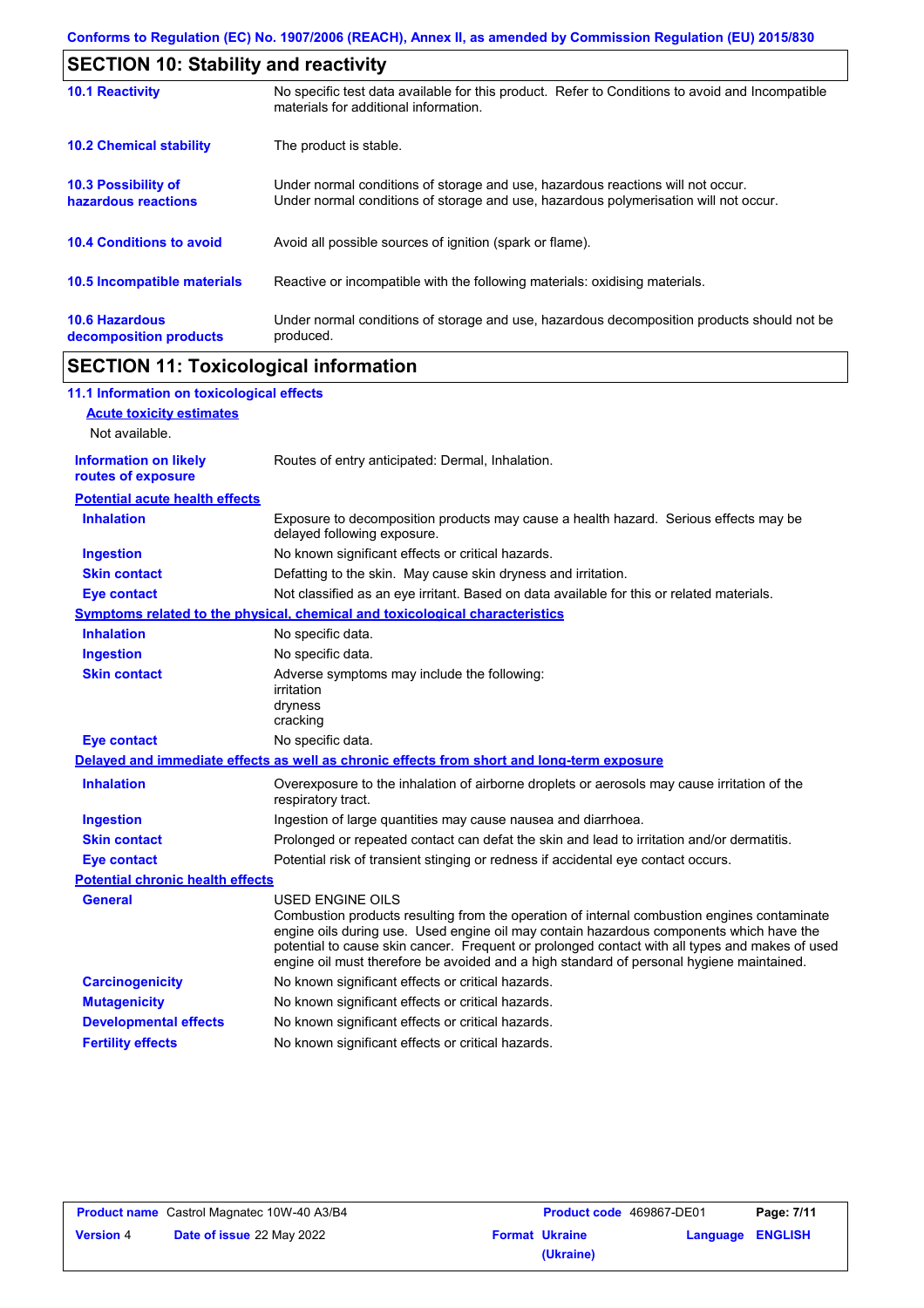### **SECTION 12: Ecological information**

#### **12.1 Toxicity**

**Environmental hazards** Not classified as dangerous

#### **12.2 Persistence and degradability**

Expected to be biodegradable.

#### **12.3 Bioaccumulative potential**

This product is not expected to bioaccumulate through food chains in the environment.

| <b>12.4 Mobility in soil</b>                                  |                                                                      |
|---------------------------------------------------------------|----------------------------------------------------------------------|
| <b>Soil/water partition</b><br>coefficient (K <sub>oc</sub> ) | Not available.                                                       |
| <b>Mobility</b>                                               | Spillages may penetrate the soil causing ground water contamination. |

#### **12.5 Results of PBT and vPvB assessment**

Product does not meet the criteria for PBT or vPvB according to Regulation (EC) No. 1907/2006, Annex XIII.

#### **12.6 Other adverse effects**

| <b>Other ecological information</b> | Spills may form a film on water surfaces causing physical damage to organisms. Oxygen |
|-------------------------------------|---------------------------------------------------------------------------------------|
|                                     | transfer could also be impaired.                                                      |

### **SECTION 13: Disposal considerations**

#### **13.1 Waste treatment methods**

#### **Product**

**Methods of disposal**

Where possible, arrange for product to be recycled. Dispose of via an authorised person/ licensed waste disposal contractor in accordance with local regulations.

### **Hazardous waste** Yes.

#### **European waste catalogue (EWC)**

| Waste code | <b>Waste designation</b>                                         |
|------------|------------------------------------------------------------------|
| 13 02 05*  | Imineral-based non-chlorinated engine, gear and lubricating oils |

However, deviation from the intended use and/or the presence of any potential contaminants may require an alternative waste disposal code to be assigned by the end user.

#### **Packaging**

| <b>Methods of disposal</b> | Where possible, arrange for product to be recycled. Dispose of via an authorised person/<br>licensed waste disposal contractor in accordance with local regulations.                                                                                                                                                                                                                                                                                                                            |
|----------------------------|-------------------------------------------------------------------------------------------------------------------------------------------------------------------------------------------------------------------------------------------------------------------------------------------------------------------------------------------------------------------------------------------------------------------------------------------------------------------------------------------------|
| <b>Special precautions</b> | This material and its container must be disposed of in a safe way. Care should be taken when<br>handling emptied containers that have not been cleaned or rinsed out. Empty containers or<br>liners may retain some product residues. Empty containers represent a fire hazard as they may<br>contain flammable product residues and vapour. Never weld, solder or braze empty containers.<br>Avoid dispersal of spilt material and runoff and contact with soil, waterways, drains and sewers. |
| <b>References</b>          | Commission 2014/955/EU<br>Directive 2008/98/EC                                                                                                                                                                                                                                                                                                                                                                                                                                                  |

# **SECTION 14: Transport information**

|                                           | <b>ADR/RID</b>                | <b>ADN</b>     | <b>IMDG</b>                        | <b>IATA</b>                |
|-------------------------------------------|-------------------------------|----------------|------------------------------------|----------------------------|
| 14.1 UN number                            | Not regulated.                | Not regulated. | Not regulated.                     | Not regulated.             |
| 14.2 UN proper<br>shipping name           |                               |                |                                    |                            |
| <b>14.3 Transport</b><br>hazard class(es) |                               |                |                                    |                            |
| 14.4 Packing<br>group                     |                               |                |                                    |                            |
| 14.5<br><b>Environmental</b><br>hazards   | No.                           | No.            | No.                                | No.                        |
| <b>Product name</b>                       | Castrol Magnatec 10W-40 A3/B4 |                | Product code 469867-DE01           | Page: 8/11                 |
| <b>Version 4</b>                          | Date of issue 22 May 2022     |                | <b>Format Ukraine</b><br>(Ukraine) | <b>ENGLISH</b><br>Language |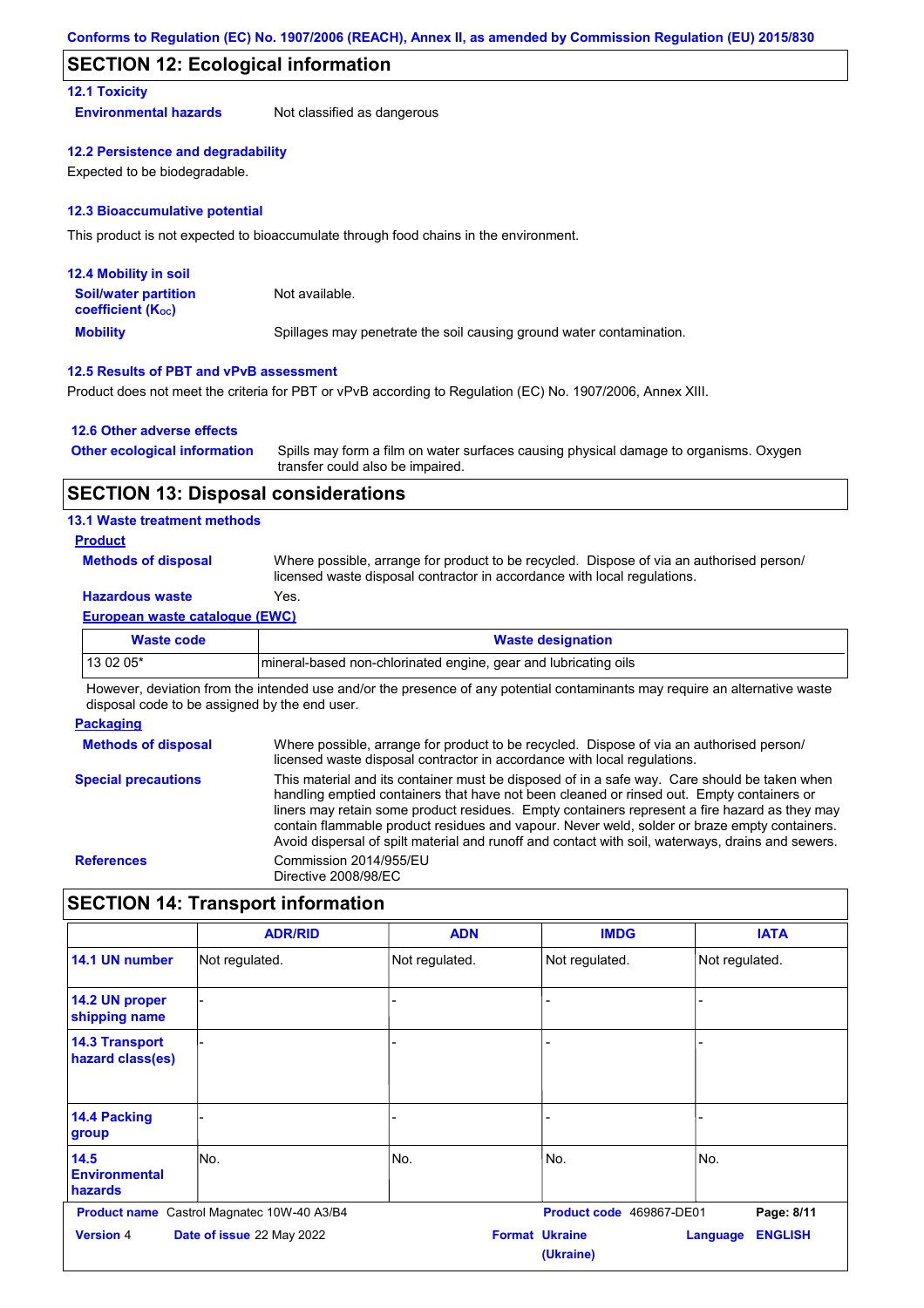|                                                                                                                                                 |                                                                                                                                                                                                                                                                                                                           |                                                                                                                                                                                                                                                             |  | Conforms to Regulation (EC) No. 1907/2006 (REACH), Annex II, as amended by Commission Regulation (EU) 2015/830 |
|-------------------------------------------------------------------------------------------------------------------------------------------------|---------------------------------------------------------------------------------------------------------------------------------------------------------------------------------------------------------------------------------------------------------------------------------------------------------------------------|-------------------------------------------------------------------------------------------------------------------------------------------------------------------------------------------------------------------------------------------------------------|--|----------------------------------------------------------------------------------------------------------------|
| <b>SECTION 14: Transport information</b>                                                                                                        |                                                                                                                                                                                                                                                                                                                           |                                                                                                                                                                                                                                                             |  |                                                                                                                |
| <b>Additional</b><br><b>information</b>                                                                                                         |                                                                                                                                                                                                                                                                                                                           |                                                                                                                                                                                                                                                             |  |                                                                                                                |
| <b>14.6 Special precautions for</b><br>user                                                                                                     | Not available.                                                                                                                                                                                                                                                                                                            |                                                                                                                                                                                                                                                             |  |                                                                                                                |
| <b>14.7 Transport in bulk</b><br>Not available.<br>according to IMO<br><b>instruments</b>                                                       |                                                                                                                                                                                                                                                                                                                           |                                                                                                                                                                                                                                                             |  |                                                                                                                |
| <b>SECTION 15: Regulatory information</b>                                                                                                       |                                                                                                                                                                                                                                                                                                                           |                                                                                                                                                                                                                                                             |  |                                                                                                                |
| 15.1 Safety, health and environmental regulations/legislation specific for the substance or mixture<br>EU Regulation (EC) No. 1907/2006 (REACH) |                                                                                                                                                                                                                                                                                                                           |                                                                                                                                                                                                                                                             |  |                                                                                                                |
| <b>Annex XIV - List of substances subject to authorisation</b>                                                                                  |                                                                                                                                                                                                                                                                                                                           |                                                                                                                                                                                                                                                             |  |                                                                                                                |
| <b>Annex XIV</b>                                                                                                                                |                                                                                                                                                                                                                                                                                                                           |                                                                                                                                                                                                                                                             |  |                                                                                                                |
| None of the components are listed.                                                                                                              |                                                                                                                                                                                                                                                                                                                           |                                                                                                                                                                                                                                                             |  |                                                                                                                |
| <b>Substances of very high concern</b>                                                                                                          |                                                                                                                                                                                                                                                                                                                           |                                                                                                                                                                                                                                                             |  |                                                                                                                |
| None of the components are listed.                                                                                                              |                                                                                                                                                                                                                                                                                                                           |                                                                                                                                                                                                                                                             |  |                                                                                                                |
| <b>Other regulations</b>                                                                                                                        |                                                                                                                                                                                                                                                                                                                           |                                                                                                                                                                                                                                                             |  |                                                                                                                |
| <b>REACH Status</b>                                                                                                                             | current requirements of REACH.                                                                                                                                                                                                                                                                                            | The company, as identified in Section 1, sells this product in the EU in compliance with the                                                                                                                                                                |  |                                                                                                                |
| <b>United States inventory</b><br>(TSCA 8b)                                                                                                     | At least one component is not listed.                                                                                                                                                                                                                                                                                     |                                                                                                                                                                                                                                                             |  |                                                                                                                |
| <b>Australia inventory (AIIC)</b>                                                                                                               | At least one component is not listed.                                                                                                                                                                                                                                                                                     |                                                                                                                                                                                                                                                             |  |                                                                                                                |
| <b>Canada inventory</b>                                                                                                                         | At least one component is not listed.                                                                                                                                                                                                                                                                                     |                                                                                                                                                                                                                                                             |  |                                                                                                                |
| <b>China inventory (IECSC)</b>                                                                                                                  | At least one component is not listed.                                                                                                                                                                                                                                                                                     |                                                                                                                                                                                                                                                             |  |                                                                                                                |
| <b>Japan inventory (CSCL)</b>                                                                                                                   | At least one component is not listed.                                                                                                                                                                                                                                                                                     |                                                                                                                                                                                                                                                             |  |                                                                                                                |
| <b>Korea inventory (KECI)</b>                                                                                                                   | All components are listed or exempted.                                                                                                                                                                                                                                                                                    |                                                                                                                                                                                                                                                             |  |                                                                                                                |
| <b>Philippines inventory</b><br>(PICCS)                                                                                                         | At least one component is not listed.                                                                                                                                                                                                                                                                                     |                                                                                                                                                                                                                                                             |  |                                                                                                                |
| <b>Taiwan Chemical</b><br><b>Substances Inventory</b><br>(TCSI)                                                                                 | All components are listed or exempted.                                                                                                                                                                                                                                                                                    |                                                                                                                                                                                                                                                             |  |                                                                                                                |
| Ozone depleting substances (1005/2009/EU)<br>Not listed.                                                                                        |                                                                                                                                                                                                                                                                                                                           |                                                                                                                                                                                                                                                             |  |                                                                                                                |
| Prior Informed Consent (PIC) (649/2012/EU)<br>Not listed.                                                                                       |                                                                                                                                                                                                                                                                                                                           |                                                                                                                                                                                                                                                             |  |                                                                                                                |
| <b>Seveso Directive</b>                                                                                                                         |                                                                                                                                                                                                                                                                                                                           |                                                                                                                                                                                                                                                             |  |                                                                                                                |
| This product is not controlled under the Seveso Directive.                                                                                      |                                                                                                                                                                                                                                                                                                                           |                                                                                                                                                                                                                                                             |  |                                                                                                                |
| <b>15.2 Chemical safety</b>                                                                                                                     |                                                                                                                                                                                                                                                                                                                           |                                                                                                                                                                                                                                                             |  | A Chemical Safety Assessment has been carried out for one or more of the substances within                     |
| assessment                                                                                                                                      |                                                                                                                                                                                                                                                                                                                           | this mixture. A Chemical Safety Assessment has not been carried out for the mixture itself.                                                                                                                                                                 |  |                                                                                                                |
| <b>SECTION 16: Other information</b>                                                                                                            |                                                                                                                                                                                                                                                                                                                           |                                                                                                                                                                                                                                                             |  |                                                                                                                |
| <b>Abbreviations and acronyms</b>                                                                                                               | Inland Waterway<br>Road<br>ATE = Acute Toxicity Estimate<br><b>BCF</b> = Bioconcentration Factor<br>CAS = Chemical Abstracts Service<br>CSA = Chemical Safety Assessment<br><b>CSR = Chemical Safety Report</b><br><b>DMEL = Derived Minimal Effect Level</b><br>DNEL = Derived No Effect Level<br>ES = Exposure Scenario | ADN = European Provisions concerning the International Carriage of Dangerous Goods by<br>CLP = Classification, Labelling and Packaging Regulation [Regulation (EC) No. 1272/2008]<br>EINECS = European Inventory of Existing Commercial chemical Substances |  | ADR = The European Agreement concerning the International Carriage of Dangerous Goods by                       |

| <b>Product name</b> Castrol Magnatec 10W-40 A3/B4 |                           | <b>Product code</b> 469867-DE01 |                       | Page: 9/11       |  |
|---------------------------------------------------|---------------------------|---------------------------------|-----------------------|------------------|--|
| <b>Version 4</b>                                  | Date of issue 22 May 2022 |                                 | <b>Format Ukraine</b> | Language ENGLISH |  |
|                                                   |                           |                                 | (Ukraine)             |                  |  |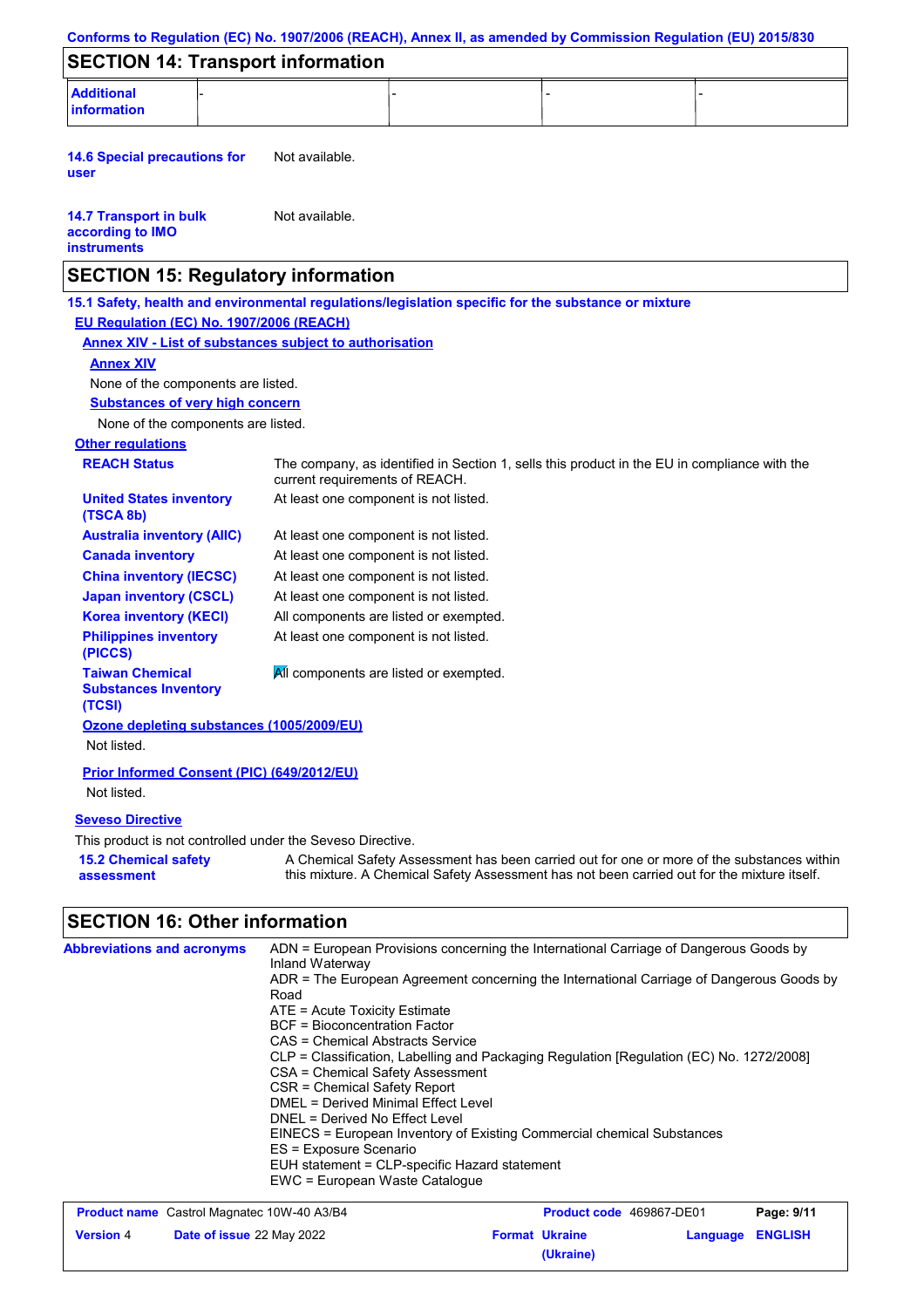# **SECTION 16: Other information**

| GHS = Globally Harmonized System of Classification and Labelling of Chemicals           |
|-----------------------------------------------------------------------------------------|
| IATA = International Air Transport Association                                          |
| IBC = Intermediate Bulk Container                                                       |
| <b>IMDG</b> = International Maritime Dangerous Goods                                    |
| LogPow = logarithm of the octanol/water partition coefficient                           |
| MARPOL = International Convention for the Prevention of Pollution From Ships, 1973 as   |
| modified by the Protocol of 1978. ("Marpol" = marine pollution)                         |
| OECD = Organisation for Economic Co-operation and Development                           |
| PBT = Persistent, Bioaccumulative and Toxic                                             |
| PNFC = Predicted No Fffect Concentration                                                |
| REACH = Registration, Evaluation, Authorisation and Restriction of Chemicals Regulation |
| [Regulation (EC) No. 1907/2006]                                                         |
| RID = The Regulations concerning the International Carriage of Dangerous Goods by Rail  |
| <b>RRN = REACH Registration Number</b>                                                  |
| SADT = Self-Accelerating Decomposition Temperature                                      |
| SVHC = Substances of Very High Concern                                                  |
| STOT-RE = Specific Target Organ Toxicity - Repeated Exposure                            |
| STOT-SE = Specific Target Organ Toxicity - Single Exposure                              |
| TWA = Time weighted average                                                             |
| $UN = United Nations$                                                                   |
| UVCB = Complex hydrocarbon substance                                                    |
| VOC = Volatile Organic Compound                                                         |
| vPvB = Very Persistent and Very Bioaccumulative                                         |
| Varies = may contain one or more of the following 64741-88-4 / RRN 01-2119488706-23,    |
| 64741-89-5 / RRN 01-2119487067-30, 64741-95-3 / RRN 01-2119487081-40, 64741-96-4/ RRN   |
| 01-2119483621-38, 64742-01-4 / RRN 01-2119488707-21, 64742-44-5 / RRN                   |
| 01-2119985177-24, 64742-45-6, 64742-52-5 / RRN 01-2119467170-45, 64742-53-6 / RRN       |
| 01-2119480375-34, 64742-54-7 / RRN 01-2119484627-25, 64742-55-8 / RRN                   |
| 01-2119487077-29, 64742-56-9 / RRN 01-2119480132-48, 64742-57-0 / RRN                   |
| 01-2119489287-22, 64742-58-1, 64742-62-7 / RRN 01-2119480472-38, 64742-63-8,            |
| 64742-65-0 / RRN 01-2119471299-27, 64742-70-7 / RRN 01-2119487080-42, 72623-85-9 /      |
| RRN 01-2119555262-43, 72623-86-0 / RRN 01-2119474878-16, 72623-87-1 / RRN               |
| 01-2119474889-13                                                                        |
|                                                                                         |

#### **Procedure used to derive the classification according to Regulation (EC) No. 1272/2008 [CLP/GHS]**

| <b>Classification</b>                                   |                                                                 | <b>Justification</b>                                                                                                                                                                 |  |
|---------------------------------------------------------|-----------------------------------------------------------------|--------------------------------------------------------------------------------------------------------------------------------------------------------------------------------------|--|
| Not classified.                                         |                                                                 |                                                                                                                                                                                      |  |
| <b>Full text of abbreviated H</b><br><b>statements</b>  | H304<br>H315<br>H318<br>H411                                    | May be fatal if swallowed and enters airways.<br>Causes skin irritation.<br>Causes serious eye damage.<br>Toxic to aquatic life with long lasting effects.                           |  |
| <b>Full text of classifications</b><br><b>[CLP/GHS]</b> | Aquatic Chronic 2<br>Asp. Tox. 1<br>Eye Dam. 1<br>Skin Irrit. 2 | LONG-TERM (CHRONIC) AQUATIC HAZARD - Category 2<br><b>ASPIRATION HAZARD - Category 1</b><br>SERIOUS EYE DAMAGE/EYE IRRITATION - Category 1<br>SKIN CORROSION/IRRITATION - Category 2 |  |
| <b>History</b>                                          |                                                                 |                                                                                                                                                                                      |  |
| Date of issue/ Date of<br>revision                      | 22/05/2022.                                                     |                                                                                                                                                                                      |  |
| Date of previous issue                                  | 21/12/2021.                                                     |                                                                                                                                                                                      |  |
| <b>Prepared by</b>                                      | <b>Product Stewardship</b>                                      |                                                                                                                                                                                      |  |

#### **Indicates information that has changed from previously issued version.**

#### **Notice to reader**

All reasonably practicable steps have been taken to ensure this data sheet and the health, safety and environmental information contained in it is accurate as of the date specified below. No warranty or representation, express or implied is made as to the accuracy or completeness of the data and information in this data sheet.

The data and advice given apply when the product is sold for the stated application or applications. You should not use the product other than for the stated application or applications without seeking advice from BP Group.

It is the user's obligation to evaluate and use this product safely and to comply with all applicable laws and regulations. The BP Group shall not be responsible for any damage or injury resulting from use, other than the stated product use of the material, from any failure to adhere to recommendations, or from any hazards inherent in the nature of the material. Purchasers of the product for supply to a third party for use at work, have a duty to take all necessary steps to ensure that any person handling or using the product is provided with the information in this sheet. Employers have a duty to tell employees and others who may be affected of any hazards described in this sheet and of any precautions that should be taken. You can contact the BP Group to ensure that this document is the most current available. Alteration of this document is strictly prohibited.

| <b>Product name</b> Castrol Magnatec 10W-40 A3/B4 |                                  | <b>Product code</b> 469867-DE01 |                       | Page: 10/11             |  |
|---------------------------------------------------|----------------------------------|---------------------------------|-----------------------|-------------------------|--|
| <b>Version 4</b>                                  | <b>Date of issue 22 May 2022</b> |                                 | <b>Format Ukraine</b> | <b>Language ENGLISH</b> |  |
|                                                   |                                  |                                 | (Ukraine)             |                         |  |